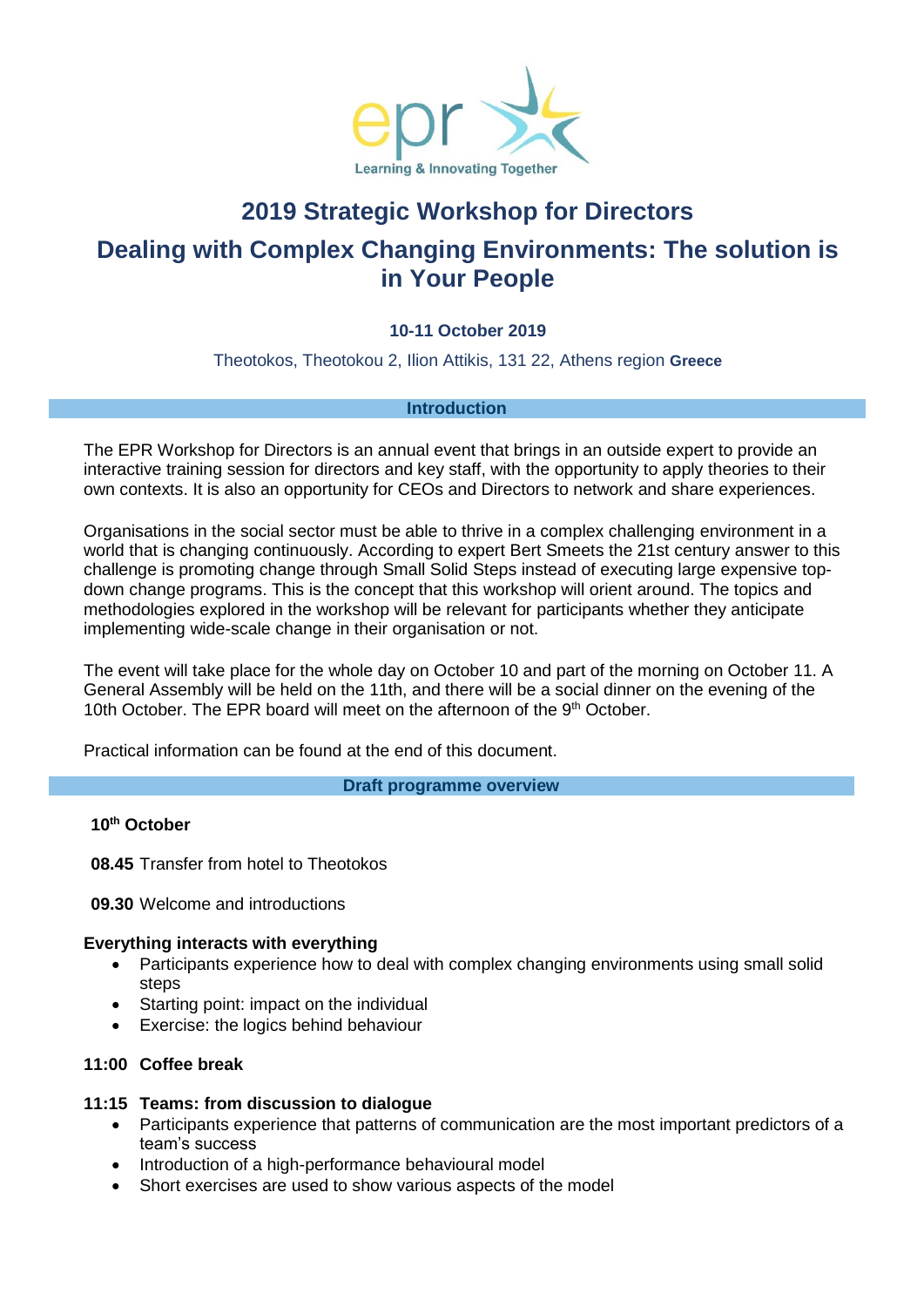# **13:00 Lunch**

# **14:00 Organisations: Adaptive change through experimenting**

- In this session, the method of Adaptive change is introduced, to explain how small steps can lead to large changes at organisational level
- Brief explanation of the theory behind adaptive change
- Participants engage in an exercise showing the impact of adaptive change
- The results are translated into practice in a plenary session

# **16:00 Coffee break**

# **16:15 Individual: Adaptive Leadership**

- Participants experiment with the leadership styles that are needed to facilitate adaptive change in their organization
- Short exercises are used to show how adaptive leadership styles can be used
- **18.00** End of workshop and transfer to hotel

**20.00** Social Dinner

**11th October**

**08.45** Transfer from hotel to Theotokos

**09.30** Reflection on the previous day's workshop; conclusions and next steps

# **11.00** General Assembly

*13.00 End*

#### **The trainer**

Bert Smeets, founder of Chaos2Work, is a catalyst of teams and team dynamics. He makes organisations vastly more effective by linking company goals, personal drives, organizational culture and company structure. He strongly believes that businesses that flourish manage to harness and nurture the drive, energy and potential that is naturally present in their organization, teams and individuals.

His approach is based on chaos theory, fused with analytical psychology and adaptive change management into a unique and highly effective methodology. Since 2010 he has worked with more than 60 organisations in 8 European countries.

For more information, please visit [www.chaos2work.com](http://www.chaos2work.com/)



# **Practical information; Venue, Accommodation, Transport**

The meeting will be hosted by EPR member Theotokos, who are based in a suburb of Athens. The hotel is located in a different neighbourhood, and a coach transfer to take participants from the hotel to Theotokos and back has been arranged.

The fee is 55€ per person. Organisations that would find it difficult to participate for financial reasons can apply to have one or two nights in the hotel covered. This can be indicated in the registration form.